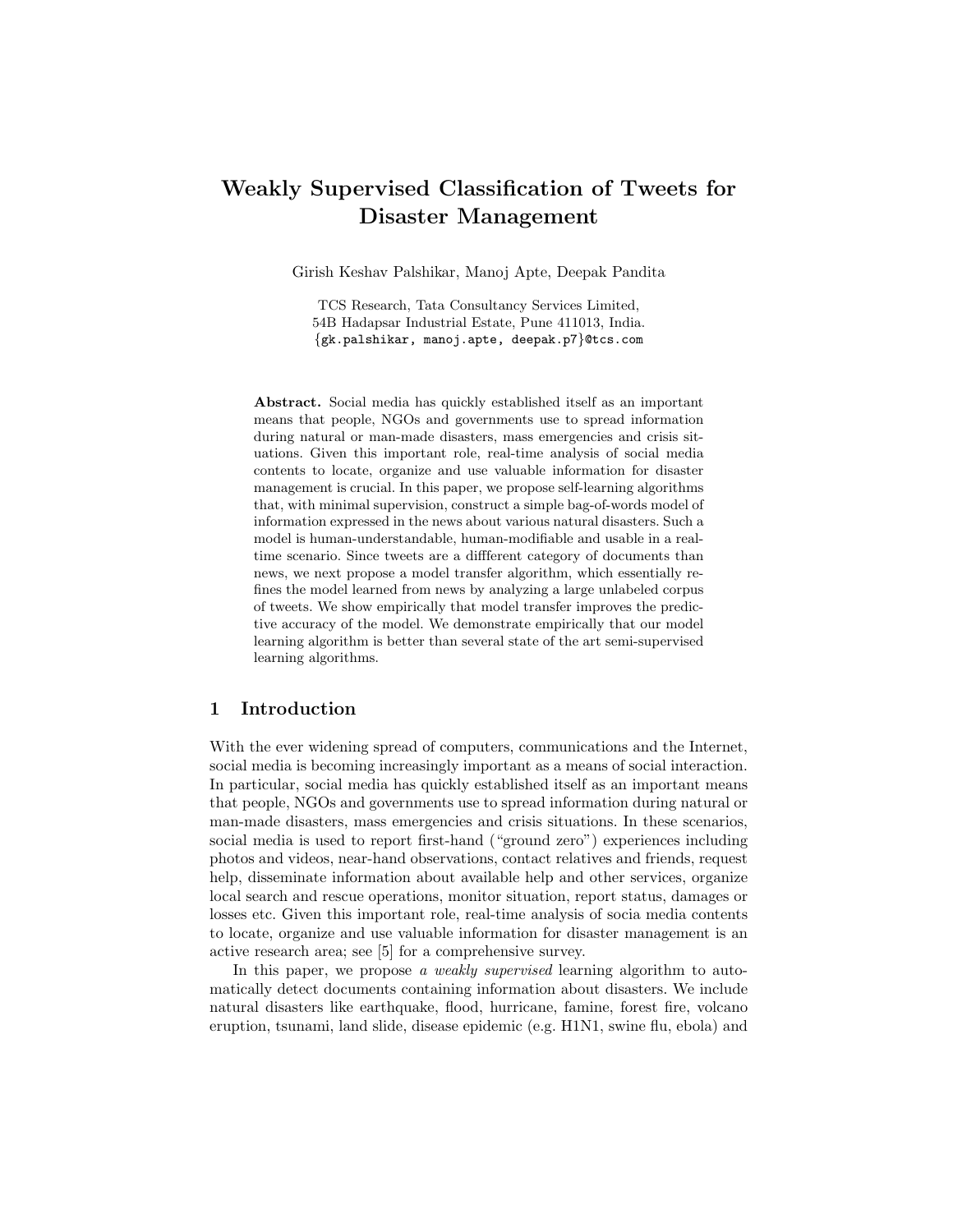Table 1. Some example news and tweets related to earthquakes and floods.

| $ A$ moderate earthquake with a magnitude of 5.5 struck Pakistan on      |  |  |  |
|--------------------------------------------------------------------------|--|--|--|
| Saturday, but no loss to life or property has been reported so far.      |  |  |  |
| Record flooding from rain-swollen rivers has washed out hundreds of      |  |  |  |
| structures in Missouri, Illinois, Arkansas and eastern Oklahoma, forcing |  |  |  |
| thousands to flee their homes, and 9.3 million Americans still face      |  |  |  |
| flood warnings. At least 28 people have died in the U.S.                 |  |  |  |
| Two tremors jolt central, southeastern Iran #Earthquake                  |  |  |  |
| #France - Seine River peaked on Saturday. Flood killed four. Thousands   |  |  |  |
| forced from homes                                                        |  |  |  |

man-made diasasters like nuclear power plant accidents. We exclude crimes, accidents, insurgencies, terrorist attacks and war.

Factual information about various kinds of disasters, as expressed in, say, news stories, is often similar at a broad level: they mostly include aspects like damage, injuries, deaths brought about by a disaster, search, rescue, relief, recovery etc. We generalize this informal observation to a natural principle, which might be called as the **principle of information correspondence**: in a given type of documents, similar events are expressed similarly. The similarity of expression of information is essentially at the level of semantics. Clearly, news and tweets are two distinct types of documents. Thus we may expect that different news items will broadly express information about disasters in a similar manner; and different tweets will broadly express information about disasters in a similar manner, although information expression across news and tweets need not be similar. Example text from news and tweets related to two types of disasters: earthquake and flood is shown in Table 1. Crimes, accidents, acts of terrorism, and even weather reports, may sometimes contain similar information as a disaster. Thus any technique for automatically detecting disaster-related information should reject such confounding pieces of information.

In this paper, our main goal is to build a model, with minimal supervision, that can be used to quickly classify tweets in an incoming stream as DISASTER- $RELATED(+1)$  or NOT-DISASTER-RELATED(-1). We require the model to be simple, human-understandable (and even human-modifiable) and usable in a real-time scenario. Towards this end, we propose self-learning algorithms that, with minimal supervision, construct models of information expressed in news about various natural disasters. The constructed model is extremely simple and basically consists of a set (bag) of characteristic words that are often present in information expressed about disasters. The algorithm constructs a single model for all disasters i.e., it does not differentiate among different classes of disasters, although our approach is easy to use for learning a model for a specific disaster type. Since tweets are a diffferent category of documents than news, we next propose a model transfer algorithm, which essentially refines the model learned from news by analyzing a large unlabeled corpus of tweets. We show empirically that model transfer improves the predictive accuracy of the model. We demonstrate empirically that our model learning algorithm is better than several state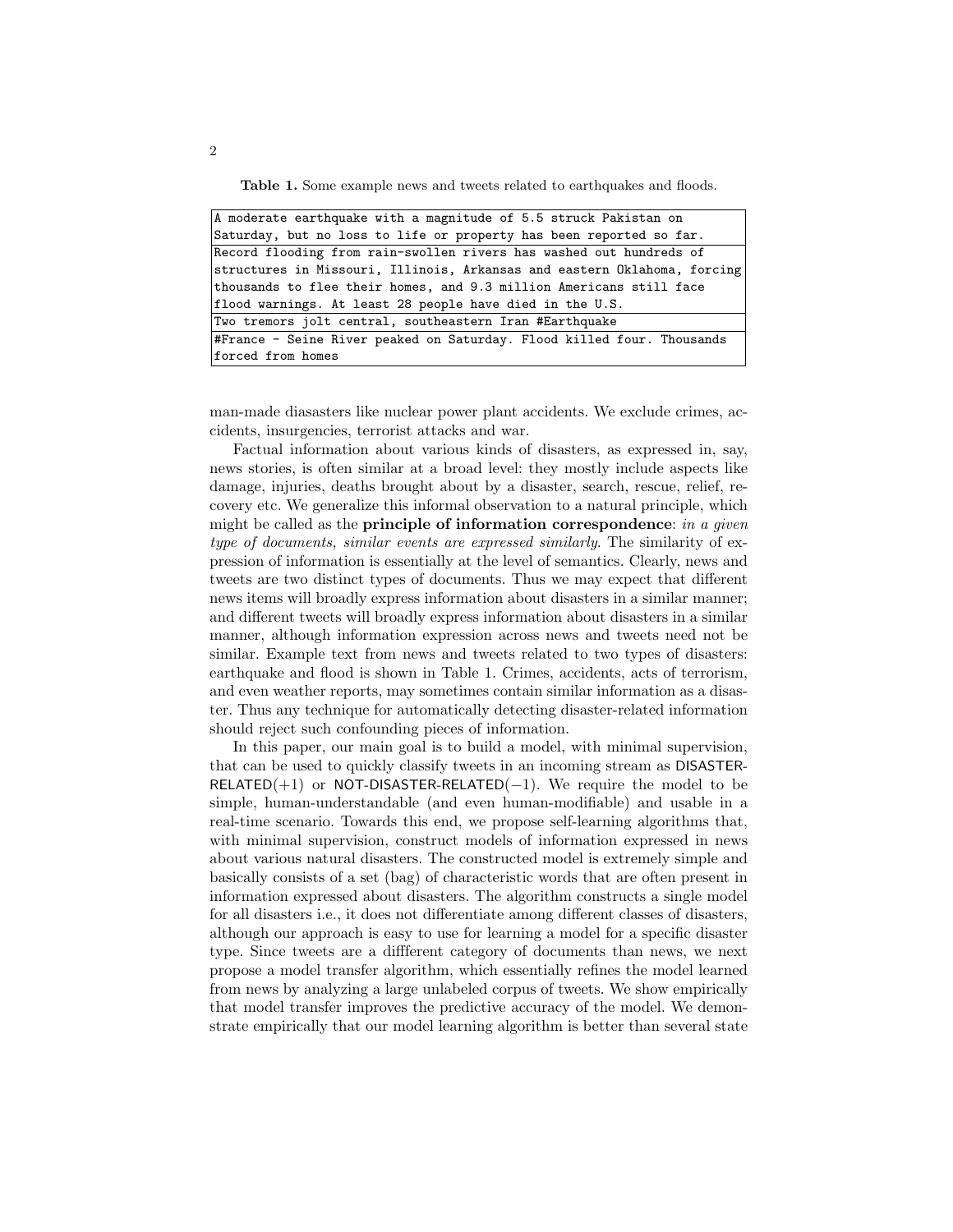of the art semi-supervised learning algorithms. Section 2 contains related work, section 3 contains learning algorithms, section 4 contains baselines, section 5 contains experiments and section 6 outlines conclusions and further work.

# 2 Related Work

In this section, we summarize the work related to disaster detection, focusing primarily on semi-supervised learning and transfer learning. [5] surveyed the computational methods to process social media messages and map them to the problems like detection of events, creation of actionable and useful summaries etc. [14] has used textual, social and temporal characteristics to detect events on social streams. Social text streams are represented as multi-graphs with nodes as social actors and information flows as edges. Events are detected by combining text-based clustering, temporal segmentation, and information flow-based graph cuts of the dual graph of the social networks. [12] has built an earthquake reporting system based on event detection. They have used a classifier based on the keywords in tweet, the size of tweet based on number of words and the context to detect earthquake like event. Once an event is identified a probabilistic spatiotemporal model is built for finding the center and trajectory of the event. LITMUS [8] is a landslide detection system which integrates USGS seismic data, NASA TRMM Rainfall network with Twitter, Instagram and Youtube. Social media data is filtered using keyword-based filtering, geotagging, classification and relevance score is computed to detect landslides. [11] cast seed-based event extraction as a weakly supervised learning problem where only positive and unlabeled data is available. They regularize the label distribution over unlabeled examples towards user-specified expectation of the label distribution for the keyword. [16] presented a self-training algorithm that decreases the disagreement region of hypotheses. The algorithm supplements the training set with self-labeled instances. The instances that greatly reduce the disagreement region of hypotheses are labeled and added to the training set.

There is a large amount of work in semi-supervised classification which uses a large amount of unlabeled data and a small amount of labeled data to build better classifiers. [9] introduced an algorithm for learning from labeled and unlabeled text documents based on the combination of Expectation-Maximization (EM) and a naive Bayes classifier. A classifier is trained using the labeled documents and probabilistically labels are predicted for unlabeled documents. Then a new classifer is trained using the labels for all the documents and iterates to convergence. We use a simplified version of this approach as a baseline. [3] utilized the semi-supervised sarcasm identification algorithm of [13] and proposed SA SI algorithm that successfully captures sarcastic sentences in twitter and other domains. The algorithm employs two modules: semi supervised pattern acquisition for identifying sarcastic patterns that serve as features for a classifier, and a classification stage that classifies each sentence to a sarcastic class.

Transfer learning involves leveraging knowledge learnt from source domain/task to improve learning in target domain/task. [2] has proposed a transfer-learning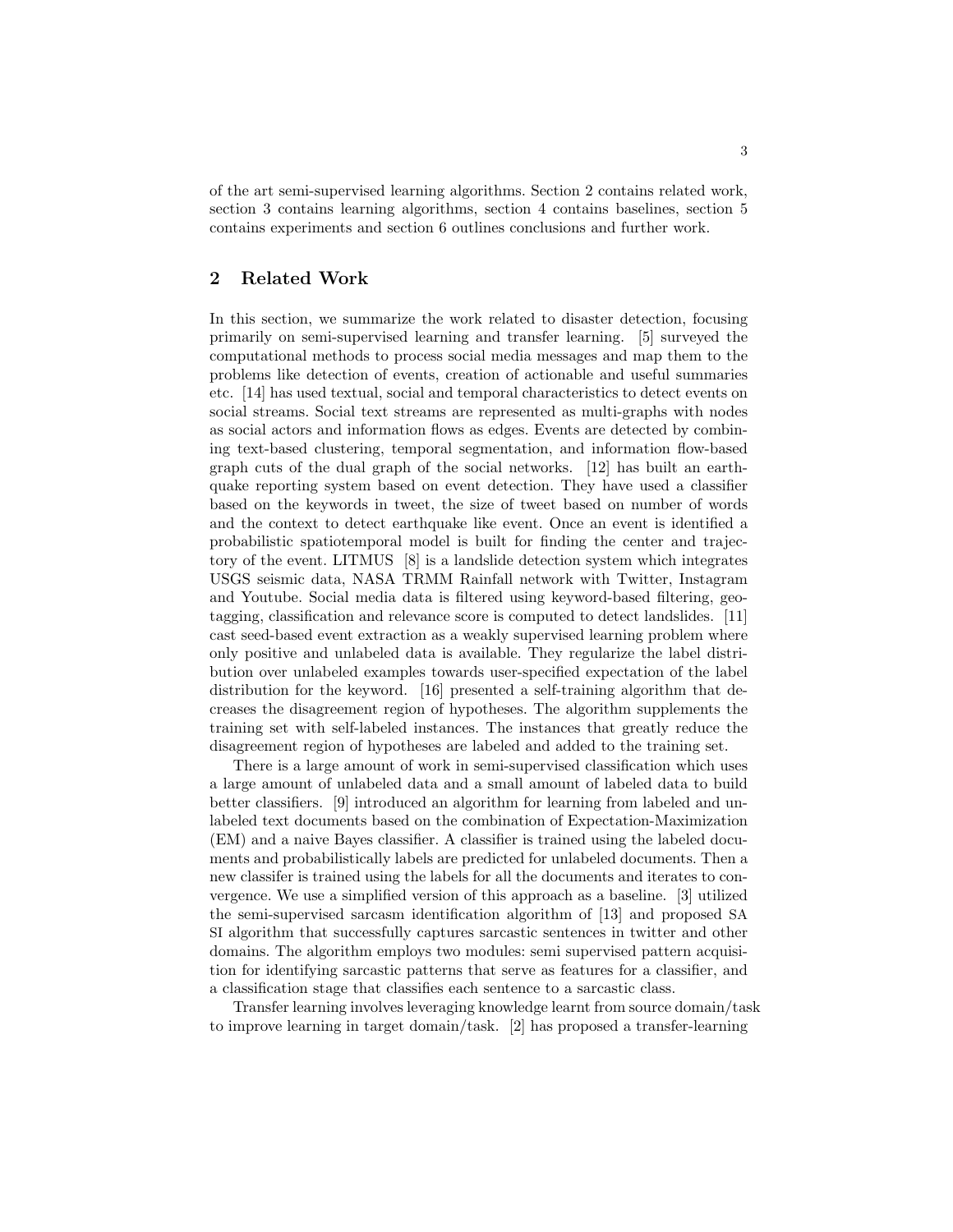algorithm for text classification based on an EM-based Naive Bayes classifier. First the initial probabilities under a distribution of labeled data set are estimated and then an EM algorithm is used to revise the model for a different distribution of the unlabeled test data. This approach has been used by [15] for crowd-selection on twitter. [1] analyzes sentiments by using opinion holder bias prediction. First, the bias of a social media user towards a specific topic is measured by solving the relational learning task over a network of users connected by endorsements. The sentiments are analyzed by transferring user biases to textual features. They show that even when the topic changes its profile as new terms arise and old terms change their meaning, the user bias helps in building more accurate classification models due to consistency over time.

# 3 Learning Algorithms

#### 3.1 Weakly Supervised Model Learning from News

Our approach is two-fold. In the first learning phase, we learn a one-class classification model for identifying documents of class  $+1$  (which are disaster reporting news), as against any other kind of document (class  $= -1$ ). The learnt model is in the form of a word set  $W$ , consisting of words which characterize only the class  $+1$ . We are not interested in characterizing class  $-1$ , and in that sense this is a one-class classification problem. The model  $W$  is learnt in a weakly supervised manner - the only "help" given to the model learning algorithm is in the form of a small labeled seed set  $D$ , where each document in  $D$  is labeled with class  $= +1$  (i.e., each document is a known to be related to disaster), and a small set  $W_0$  of known seed words which partially "characterize" class  $+1$  (i.e., are related to disasters). In addition, a large corpus  $U$  of unlabeled documents is given i.e., none of the documents in  $U$  are labeled with any class label (either  $+1$  or  $-1$ ). Since the text in news is significantly different than that in tweets, we need to transfer this model to learn to classify tweets. That part is discussed in section 3.2. Finally, in the prediction (operation) phase, we use the final model (i.e., the news domain model transferred to the tweets domain) to dynamically classify any incoming tweet as having class  $= +1$  or not.

We represent each input document  $U_i$  as a *word tuples sequence* (WTS)  $\sigma_i$ , which is an ordered sequence of word tuples:  $\sigma_i = \langle wt_1, wt_2, \ldots, wt_{N_i} \rangle$ , where  $N_i$  is the number tokens in the document  $U_i$  and each  $wt_j$ ,  $1 \leq j \leq N_i$  is a word tuple. Each *word tuple* has the form  $wt_i = (w_i, t_i, c_i, f_i)$ , where  $w_i$  is a word token,  $t_i$  is its POS tag (using Stanford POS tagger),  $c_i$  is the term frequency i.e., the number of times this token occurs in the current input document irrespective of its POS tag,  $f_j$  is its *document frequency* i.e., the number of documents in the entire corpus  $U$  in which this token occurs irrespective of its POS tag. Thus each word tuple is essentially a feature vector for each word token in the document. Word tokens are considered after stopword removal and stemming. We insert a dummy word tuple to mark the sentence boundaries. Note that if a word w occurs multiple times in the same document,  $\sigma_i$  will contain multiple word tuples corresponding to w; these word tokens may differ in the POS tag component,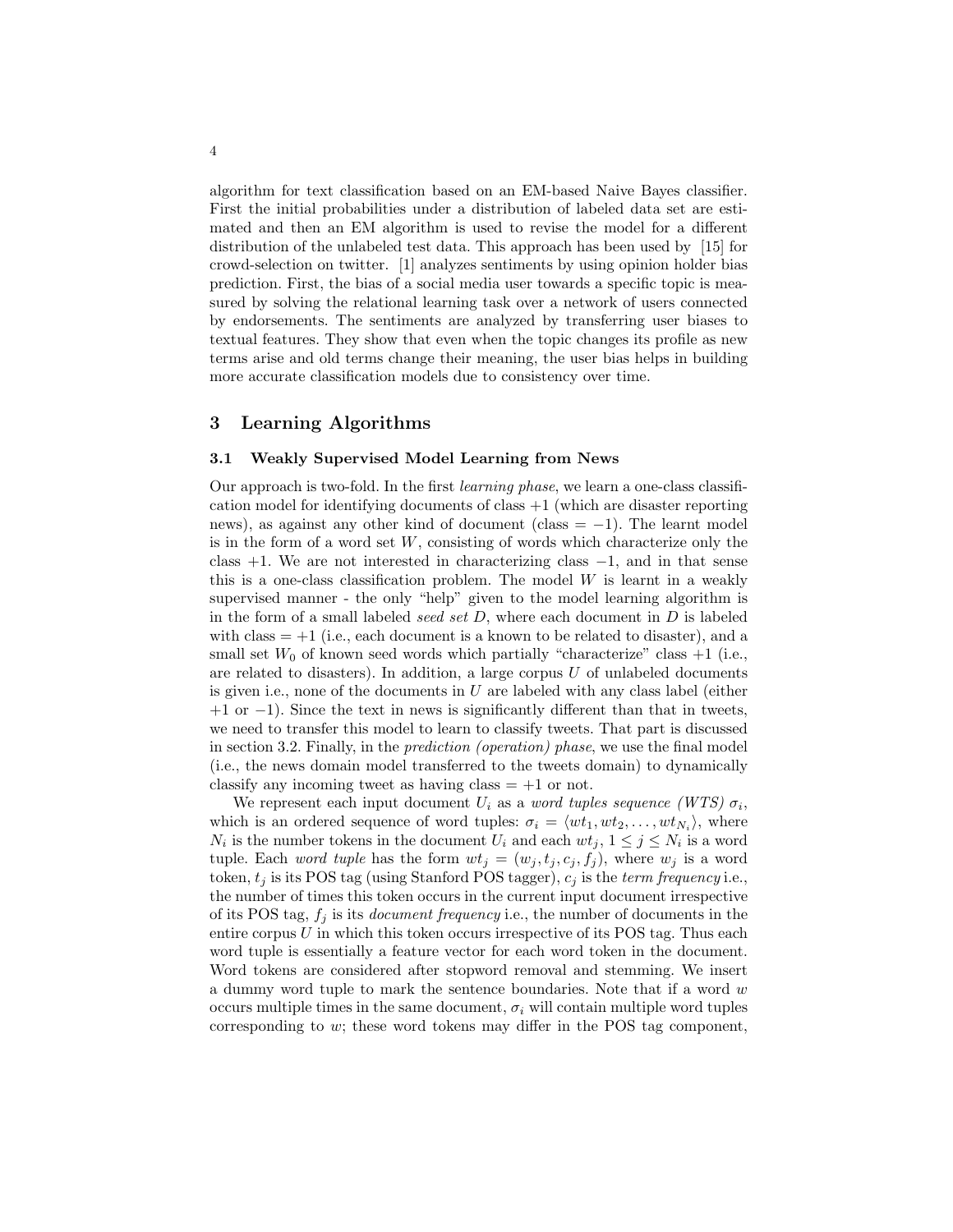but otherwise they would be identical. If  $N$  denotes the number of documents in the corpus U, then one way to to compute the TFIDF for a word  $w_j$  is:  $\frac{c_j}{N_i} \cdot \log \frac{N}{f_j}$ .

The algorithm  $learn\_distance$  model (Figure 1) initializes the model W with the given set  $W_0$  of characteristic keywords, plus words that frequently occur "around" words in  $W_0$  in the known disaster reporting documents D. Initially, all documents in U are marked as  $-1$ . The algorithm iteratively examines each document in U (among those which are still marked as  $-1$ ), and checks if the label for this document can be changed to  $+1$ , as follows. If the set  $W_2$  of frequently occurring words in this document do not have a significant overlap with the current model  $W$ , then this document is ignored currently i.e., its label continues to be −1. If this document does contain a significant overlap with the current model  $W$ , then this document is marked as  $+1$  and is never considered again. But before going to the next document, the algorithm selects those words (if any) from  $W_2$ , which occur in WordNet but whose corpus count in WordNet is not "too high", and adds them to the current model. After finishing the examination of all documents in  $U$ , the algorithm continues to the next iteration, because the labels of some more documents may now change, if new words were added to  $W$  in the previous iteration. The algorithm stops after a user-specified number of iterations or if no words were added to W in the previous iteration.

The subroutine  $GetContextWords(W_0, n, window, S)$  works as follows. For every word w in given seed list  $W_0$ , compute the set X of all words (nouns or verbs only) which occur before or after  $w$  in a window of given size in any sentence in the documents in the given set of documents  $S$ . For each word  $x$  in  $X$ , find the number of documents in  $S$  in which x occurs and remove x from  $X$ if this frequency is less than the given threshold  $n$ . So far, the output model s just a set of words. The algorithm can be modified to compute a weight for each word  $w_i$ ; e.g., its TFIDF score, or the conditional probability  $P(w_i|class=+1)$ .

#### 3.2 Model Transfer Algorithm

Suppose we have a model  $W_{news}$  learned from news. The simplest approach would use the model learned from the news corpus as it is on tweets, to predict which tweets are related to disasters. We will show in section 5.2 that this approach has less accuracy, because news and tweets are different types of documents in terms of the vocabulary and style of writing. We need to refine the model  $W_{news}$ , by removing and adding words, to construct a new model  $W_{tweet}$ . We propose a new transfer learning algorithm, *augment\_model*, to augment the model from a source domain by examining the unlabeled corpus from the target domain. For this, we assume that we have an unlabeled corpus of tweets available (dataset  $D4$ ). A new word is added to the model if it co-occurs with "sufficient" frequency with a word in  $W_{news}$ . Pointwise mutual information (PMI) between two words u and v is defined as  $PMI(u, v) = log\left(\frac{p(u, v)}{p(u, w)}\right)$  $\frac{p(u,v)}{p(u)p(v)}$  where,  $p(u,v)$  is the probability of co-occurrence of u and v,  $p(u)$  and  $p(v)$  is the probability of ocurrence of  $u$  and  $v$  respectively. Out of available alternatives, we use PMI as a measure of similarity between a word in the model and any other word in the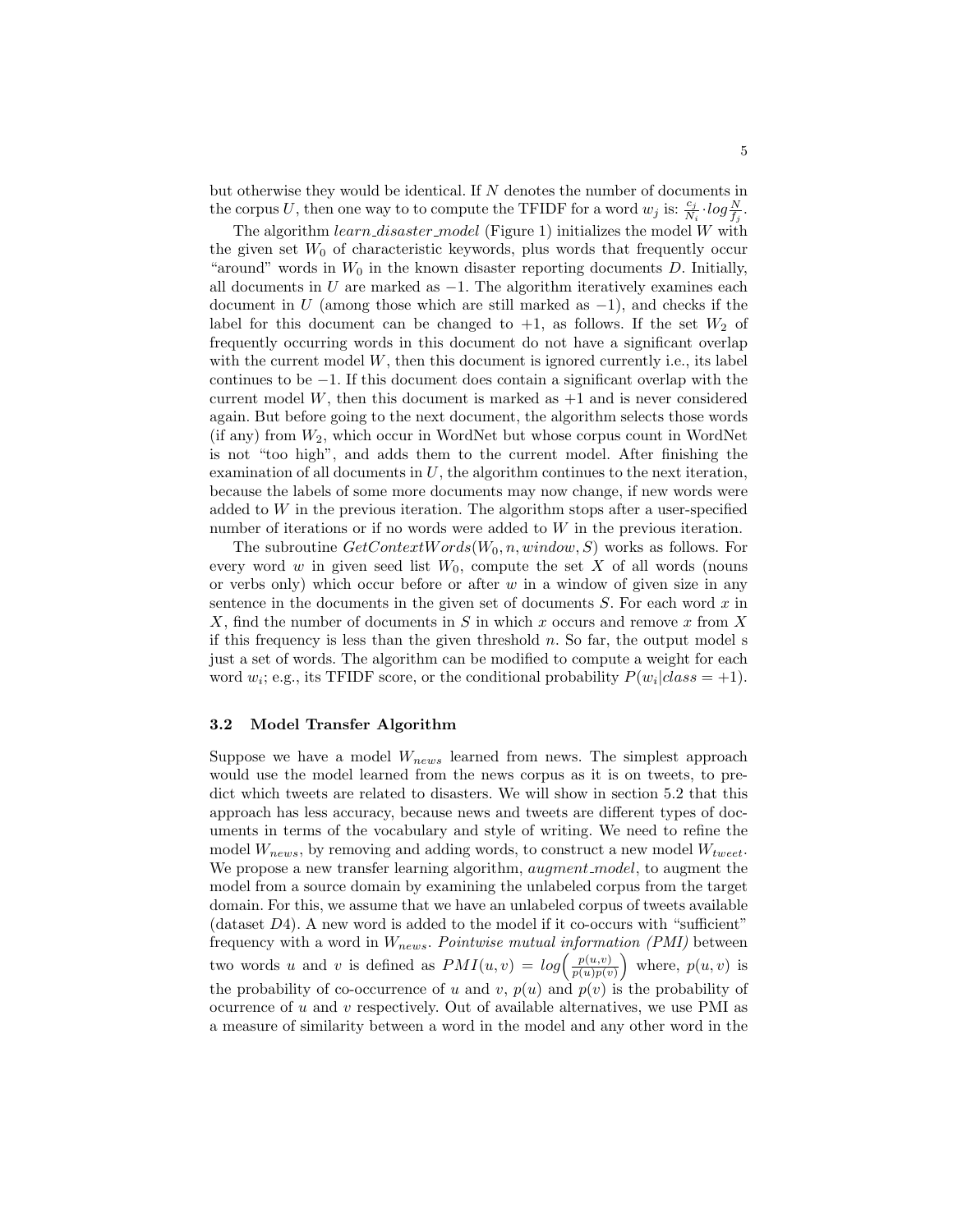algorithm learn disaster model

**input**  $D = \{D_1, \ldots, D_k\};$  // k known disaster reporting news **input**  $W_0 = \{w_1, \ldots, w_n\};$  // *n* seed words related to disasters **input**  $U = \{U_1, \ldots, U_m\};$  // m documents with unknown class **output**  $W$ ;  $//$  output model (words related to disasters) input  $n_D, n_0, n_1, n_{inv}, c_{noun}, c_{verb}, \theta_0, window; // hyper parameters of the algorithm$  $W := W_0 \cup GetContextWords(W_0, n_D, window, D);$  $flag := true; iter := 1;$ while (flag and iter  $\leq$  MaxIter)  $flag := \textbf{false}; // \text{reset flag}$ for  $(i = 0; i \leq m; i++)$  // do for each document in U if  $(U_i$  is already marked as  $+1$ ) then continue; endif  $W_1 := GetFrequentWords(n_0, \{U_i\}); //$  words in  $U_i$  with frequency  $\geq n_0$ if  $|W_1 \cap W_0|$  = ∅ then continue; endif  $sim := WordsetSim(W, W_1);$ if  $(sim \leq \theta_0)$  then continue; endif  $W_2 := \emptyset;$ foreach (word  $u \in W_1$ ) do if  $(GetTokenFreq(u, {U<sub>i</sub>}) \geq n_1$  and  $WNHasWord(u)$  and  $WNFreq(u, noun) \leq c_{noun}$  and  $WNFreq(u, verb) \leq c_{verb}$  and  $GetTokenFreq(u, U - {U<sub>i</sub>}) \leq n_{inv}$  then  $W_2 := W_2 \cup {u}$ ; endif end foreach  $W := W \cup W_2$ ; Mark  $U_i$  as  $+1$ ;  $flag :=$  true; end for  $iter + +;$ end while

Fig. 1. Algorithm to learn the disaster word model.

unlabeled corpus. We select top  $N_0$  (we used  $N_0 = 25$ ) having the highest PMI with any word in the model  $W_{news}$  and remove words not present in WordNet (unless they begin with  $#$ ), or are named entities person, location, organization etc. We add the remaining words from this list to  $W_{news}$  to get  $W_{tweet}$ .

#### 3.3 Model-based Classification

Let a given document (a news or a tweet)  $d$  contain words (nouns or verbs)  $W_d = \{v_1, v_2, \ldots, v_k\}.$  We have a simple and efficient real-time algorithm *identify disaster tweet* that can use the given model  $W$  to predict the class label for any given document d. Basically, if the similarity between the set  $W_d$ and the given model W is more than a user-specified threshold  $\theta_1$  then the algorithm predicts  $class = +1$  (disaster related) else it predicts  $class = -1$  (not disaster related). We use the Jaccard similarity between  $W$  and  $W_d$ .

We have found that disaster related documents sometimes look similar to those related to crime, accidents, war, terrorism or weather forecasts. To reduce

6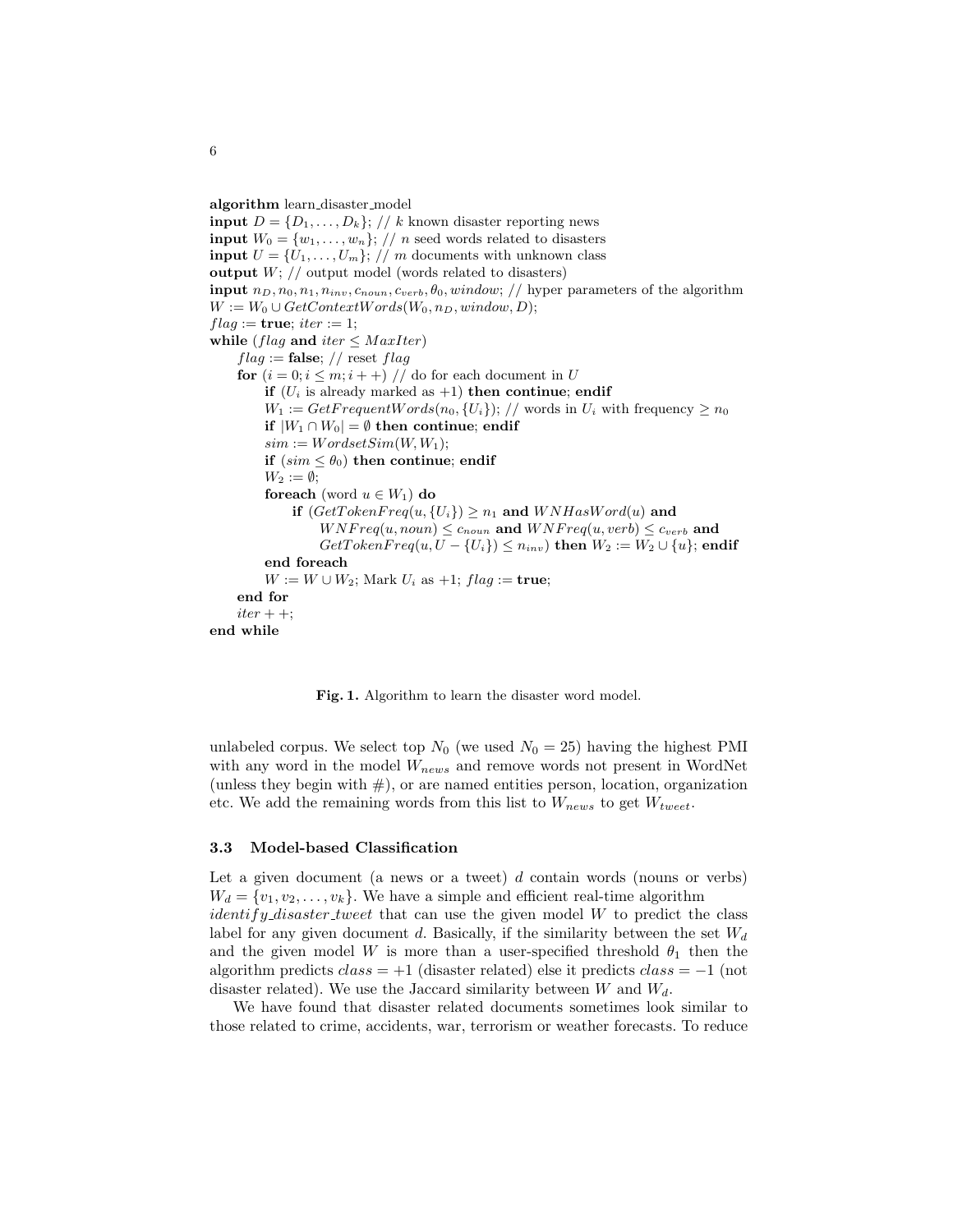this confusion, we can use the corpus to create separate models for each of these class of documents. We then modify our model-based classification algorithms to use these *negative models* as follows. If the similarity between the set  $W_d$  and any given negative model  $W_{neg}$  is more than a user-specified threshold  $\theta_1$  then predict  $class = -1$  for d. If d is not similar to any of the negative models, only then we use the previous rule to predict whether  $d$  is disaster related or not.

## 4 Baseline Methods

We have created some baseline methods to compare our approach with. Starting with a given set  $W_0$  of "seed" keywords characterizing disasters, the algorithm wordset expansion detects and adds other words (only nouns or verbs) in a given unlabeled corpus, which are very similar to those in  $W_0$  i.e., it creates a single "cluster" of words, starting with a set of cluster prototype or representative words. The algorithm does not use the set of known disaster documents, nor does it impose any restrictions on the frequencies of the words to be added. The cosine similarity uses the word embeddings produced by GloVe [10]. We designed a second baseline method which uses topic modeling (topic based). We extracted 300 topics using the mallet toolkit [7] on dataset D1 and manually labelled the topics as disaster-related or not. We found 7 topics (out of 300) to be related to disasters. For example, following are some words in one of the topics: earthquake, ocean, warning, quake, tsunami, tremor, magnitude, strike, damage. For any given document, mallet gives a topic distribution within that document. We used a simple classification rule that if the most frequent topic within a document D is one of the diasaster related topics, then label  $D$  as  $+1$  else as  $-1$ . We use this topic-based classification scheme as a baseline because, it is also weakly supervised, like our approach. We used the semi-supervised classification method of Transductive SVM  $[6](transductive$  SVM as the third baseline; we used SVM-Lite tool to train a Transductive SVM using dataset D1. Our fourth baseline algorithm is a self-training algorithm  $NB$  iterative, which takes the same set of unlabeled and positive examples as given to *learn\_disaster\_model*, along with a small set  $N$  of known negative examples. In each iteration, it trains a simple Naive Bayes classifier on the current sets of positive and negative examples, and predicts a class label  $L_u$  for each document  $u \in U$  with confidence  $c_i$ . If  $L_u = +1$  and  $c_i$  is sufficiently high then it adds u to D and removes it from U; else if  $L_u = -1$  and  $c_i$  is sufficiently high then it adds u to N and removes it from  $U$ ; otherwise, u remains in U without any class label. After a specified number of iterations, the final Naive Bayes model is tested. This algorithm does not use any user-specified set of seed keywords.

## 5 Experimental Studies

#### 5.1 Datasets

Training News Dataset D1. This dataset contains 9983 documents. Out of these, 10 earthquake related documents are explicitly labeled as  $+1$  (DISASTER-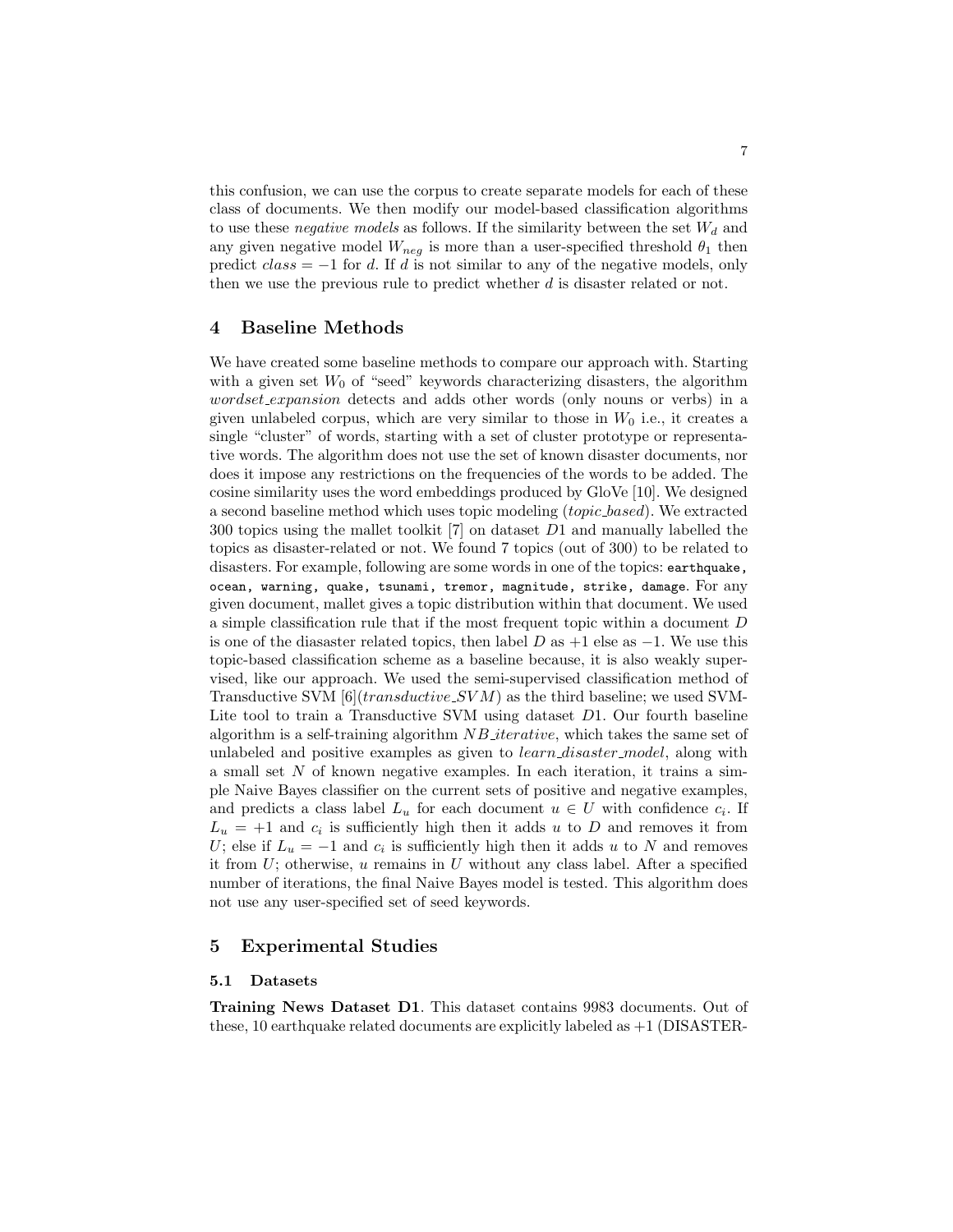RELATED), and are used as seeds. Among the 9973 remainining unlabeled documents, we know that there are 50 documents related to other disasters (e.g., hurricanes and floods), 60 each for crime, accidents and weather, although this information is not passed to the disaster model learning algorithm. The remaining 9743 unlabeled documents are randomly selected news items from the FIRE corpus, some of which may be related to disasters, crime, accidents or weather, but we do not know which ones. The FIRE (Forum for Information Retrieval Evaluation) corpus<sup>1</sup> contains 392,577 English news items from Indian newspapers such as The Telegraph and BDNews. Test News Dataset D3. This fully labeled dataset consists of  $2537$  news items, out of which  $162$  are labeled  $+1$ (they are related to several natural disasters) and 2375 are labeled −1. Among the latter, 2225 news items (labeled  $-1$ ) are from the BBC news website [4] corresponding to stories in five topical areas (business, entertainment, politics, sports and technology) from 2004-2005, and 50 each are news related to crime, accidents and weather. Labeled Tweets Dataset D2. This dataset contains 1220 disaster related tweets (labeled +1) and 1105 non-disasters tweets (labeled −1), among the latter 100 tweets related to crime, 100 tweets related to accidents and 100 tweets related to weather. The tweets were labeled manually by us. The tweets labeled +1 contains tweets related to a variety of natural disasters, such as avalanche, cyclone, drought, flood, forest fire, landslide, tsunami, volcano as well as nuclear accidents and biological disasters. Unlabeled Tweets Dataset D4. Using the Twitter Streaming API, we downloaded a corpus of 7,555,000 English language tweets from 12 to 19 September 2016. All tweets are unlabeled.

#### 5.2 Results

We trained the algorithm *learn\_disaster\_model* on dataset D1. We created different models, by changing the value of  $\theta_0$ . We used these word models to predict the class labels on dataset D3, again, for different values for the parameter  $\theta_1$ . The best results were obtained for the word model created on D1 using  $\theta_0 = 0.085$ and applied on D3 with  $\theta_1 = 0.025$ . This specific model contained 40 words. We used it to predict disaster related tweets on dataset  $D2$ , which gave  $F = 0.71$ (entry M1 in table 2). So far, these results do not use our transfer learning algorithm. Next, we started with the model  $M1$  (as created by  $learn\_disaster$ <sub>-model</sub> on  $D_1$ ) and used our transfer learning algorithm *augment\_model* on  $D_4$ , which led to the addition of these words to the model erupt, lava, #prayforkorea. We tested this augmented (transferred) model on D2 (with  $\theta_1 = 0.025$ ), which gave a higher F-measure of 0.749, indicating the advantage provided by the transfer learning even in the unsupervised setting (entry M2 in table 2).

We also used the model M2 to predict disaster related tweets on D4. The model labelled 9527 tweets (out of 7.555M) as DISASTER-RELATED. We selected and manually labeled top 100 tweets (dataset D5) based on their similarity with M2 (79 tweets as  $+1$ , 21 as  $-1$ ). We then used *negative models* for Accident and Crime to modify the predictions of M2 as mentioned earlier. The modified

<sup>&</sup>lt;sup>1</sup> http://fire.irsi.res.in/fire/data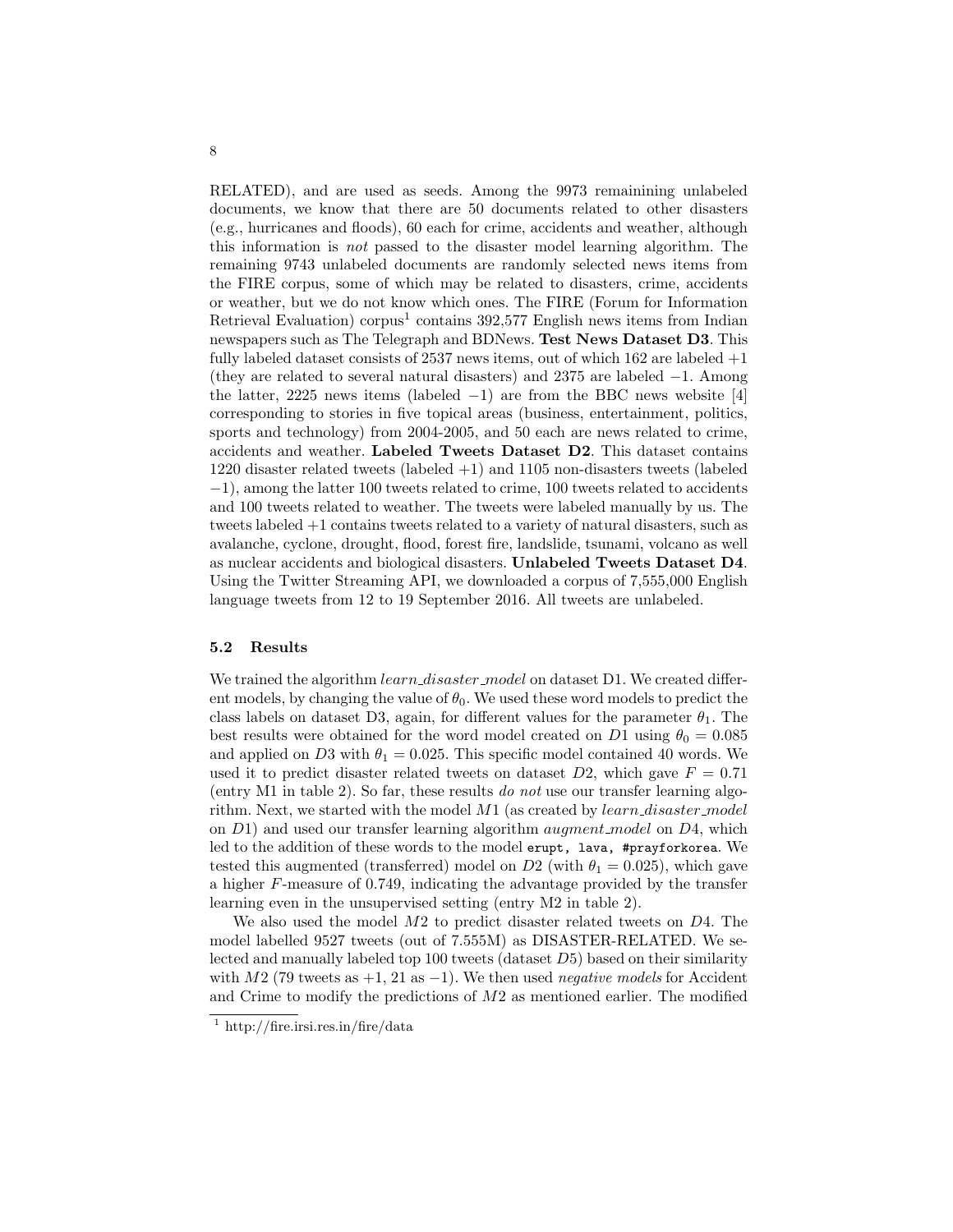Table 2. Experimental results on dataset D2.

| Algorithm                                     | $R_{\cdot}$                           | F |
|-----------------------------------------------|---------------------------------------|---|
| $wordset_{expansion}$   0.642   0.098   0.171 |                                       |   |
| $NB\_iterative$                               | $\vert 0.827 \vert 0.419 \vert 0.556$ |   |
| $ transductive\_SVM 0.628 0.585 0.606 $       |                                       |   |
| $topic\_based$                                | $\vert 0.961 \vert 0.44 \vert 0.604$  |   |
| M <sub>1</sub>                                | 0.934 0.573 0.71                      |   |
| M <sub>2</sub>                                | 0.939 0.622 0.749                     |   |

algorithm correctly predicted 79 tweets as  $+1$  and modified the predictions of 5 tweets (out of 21) which were incorrectly labeled  $+1$  by  $M2$  to  $-1$  (16 tweets labeled  $-1$  are still labeled as  $-1$ ). This validates our proposition that *negative* models can improve the accuracy of our algorithm. Next, we used our baselines to predict disaster related tweets on D5. Among the baselines, topic based performed better than other baselines by correctly labeling 70 tweets as +1. transductive SVM and NB iterative labeled 65 and 44 tweets correctly as  $+1$ respectively. *wordset\_expansion* peformed the worst by correctly labeling only 2 tweets as +1. This shows the robustness of our learning algorithm to handle unseen tweets.

### 6 Conclusions and Further Work

In this paper, we proposed a weakly supervised algorithm to learn a bag of words model for various disasters from news corpus and then proposed a simple model transfer algorithm that augments the news-based model from a corpus of unlabeled tweets. The proposed algorithm performs better then several baselines based on semi-supervised learning approaches. The learned model is easy for humans to understand and modify. We also demonstrated the effectiveness of this approach on completely unseen stream of tweets. We are going to use this approach to detect other kinds of information, such as HIV/AIDS related tweets. A limitation of this approach is that the model structure is very simple; we are investigating more complex model structures to improve the performance. We have developed techniques (based on  $\chi^2$ -test and test of proportions) to detect any decay in the importance of words in the model (e.g., hashtags) over time. We are exploring other model modification mechanisms as well as online learning algorithms to modify the model on the fly during operational deployment.

#### References

1. Pedro Henrique Calais Guerra, Adriano Veloso, Wagner Meira Jr, and Virgílio Almeida. From bias to opinion: a transfer-learning approach to real-time sentiment analysis. In Proceedings of the 17th ACM SIGKDD international conference on Knowledge discovery and data mining, pages 150–158. ACM, 2011.